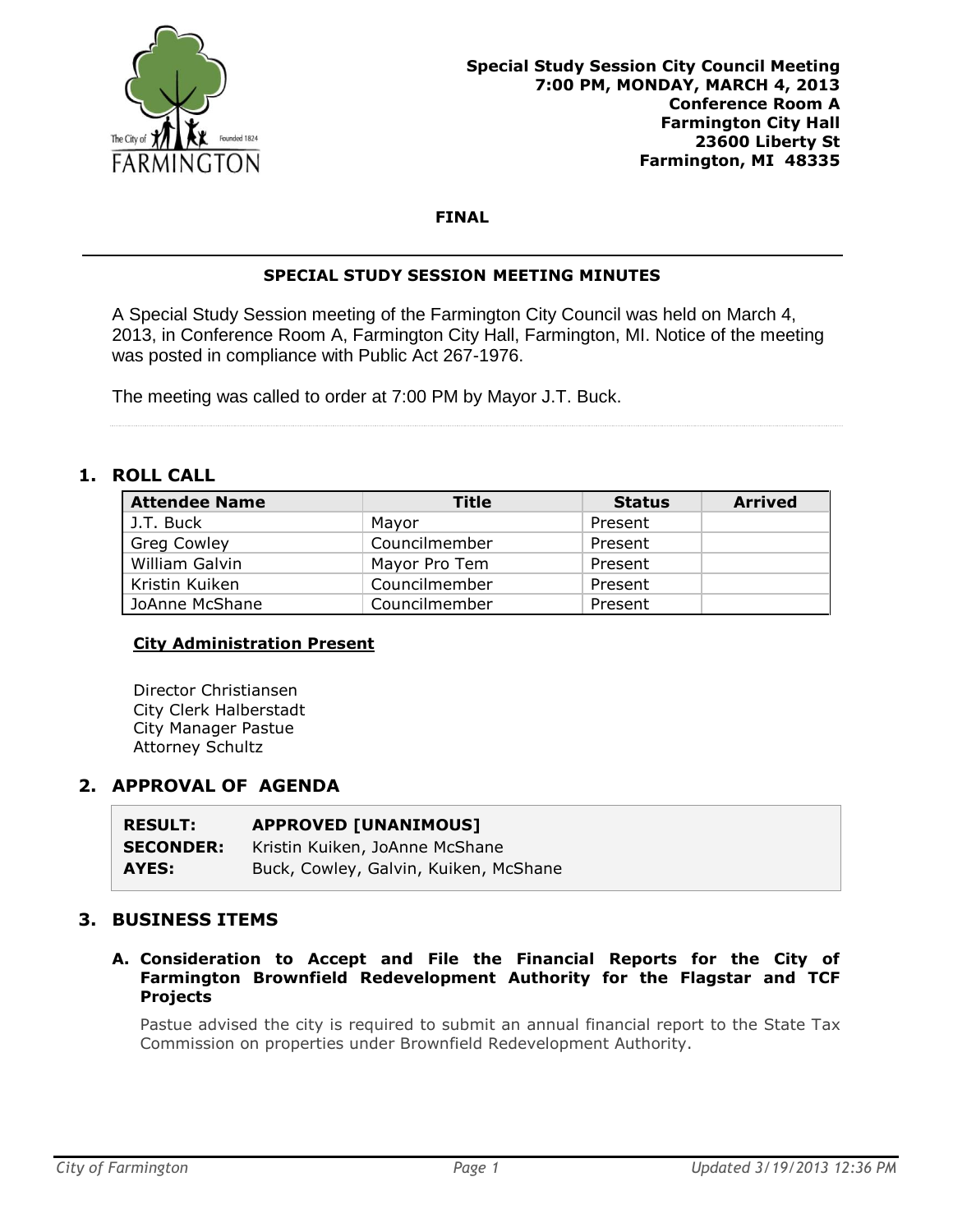**Move to accept the Financial Reports for the City of Farmington Brownfield Redevelopment Authority for the Flagstar and TCF Projects for the year ending June 30, 2012 and authorize that they be filed with the State Tax Commission.**

| <b>RESULT:</b>   | <b>APPROVED [UNANIMOUS]</b>           |
|------------------|---------------------------------------|
| <b>MOVER:</b>    | JoAnne McShane, Councilmember         |
| <b>SECONDER:</b> | Kristin Kuiken, Councilmember         |
| AYES:            | Buck, Cowley, Galvin, Kuiken, McShane |

### **B. Consideration to Approve Amendment to the DDA Budget**

Pastue reviewed proposed amendments to the DDA budget.

**Move to approve amendment to the Downtown Development Authority Budget, as presented.** [SEE ATTACHED AMENDMENT].

The votes were taken in the following order: Cowley, Galvin, Kuiken, McShane, Buck.

| <b>RESULT:</b>   | <b>APPROVED [UNANIMOUS]</b>           |  |
|------------------|---------------------------------------|--|
| <b>MOVER:</b>    | Kristin Kuiken, Councilmember         |  |
| <b>SECONDER:</b> | Greg Cowley, Councilmember            |  |
| AYES:            | Buck, Cowley, Galvin, Kuiken, McShane |  |

# **4. DOWNTOWN DEVELOPMENT AUTHORITY UPDATE - ANNETTE KNOWLES**

### **A. Work Plan Update and Main Street Evaluation Report**

DDA Executive Director Knowles provided an update on DDA work plans related to Core Themes of: Walkability, Downtown Marketing and Business Development.

McShane asked about parking plans and directional signage. She pointed out that concern was expressed at the recent Visioning Session that the downtown still lacks proper directional signage and lighting for some parking areas. She stated the DDA had previously developed plans for more wayfinding signs and better lighting.

Knowles responded current parking initiatives are focused on Dimitris parking and lighting. She stated the DDA had discussed the need for comprehensive wayfinding signs in the downtown but it has not yet been funded. There is no specific plan at this time.

McShane stated she hoped that in the future the DDA will find funds to support the parking plans.

Kuiken asked about improvements for Los Tres Amigos.

Knowles responded that most of the improvements will be done on the interior of the restaurant. Outdoor seating will be added and some modifications made to the facade.

Gavin asked about feedback from the market regarding the temporary relocation.

Knowles responded there will always be issues with a temporary relocation, however, she pointed out the new temporary site will be larger than the pavilion area. She stated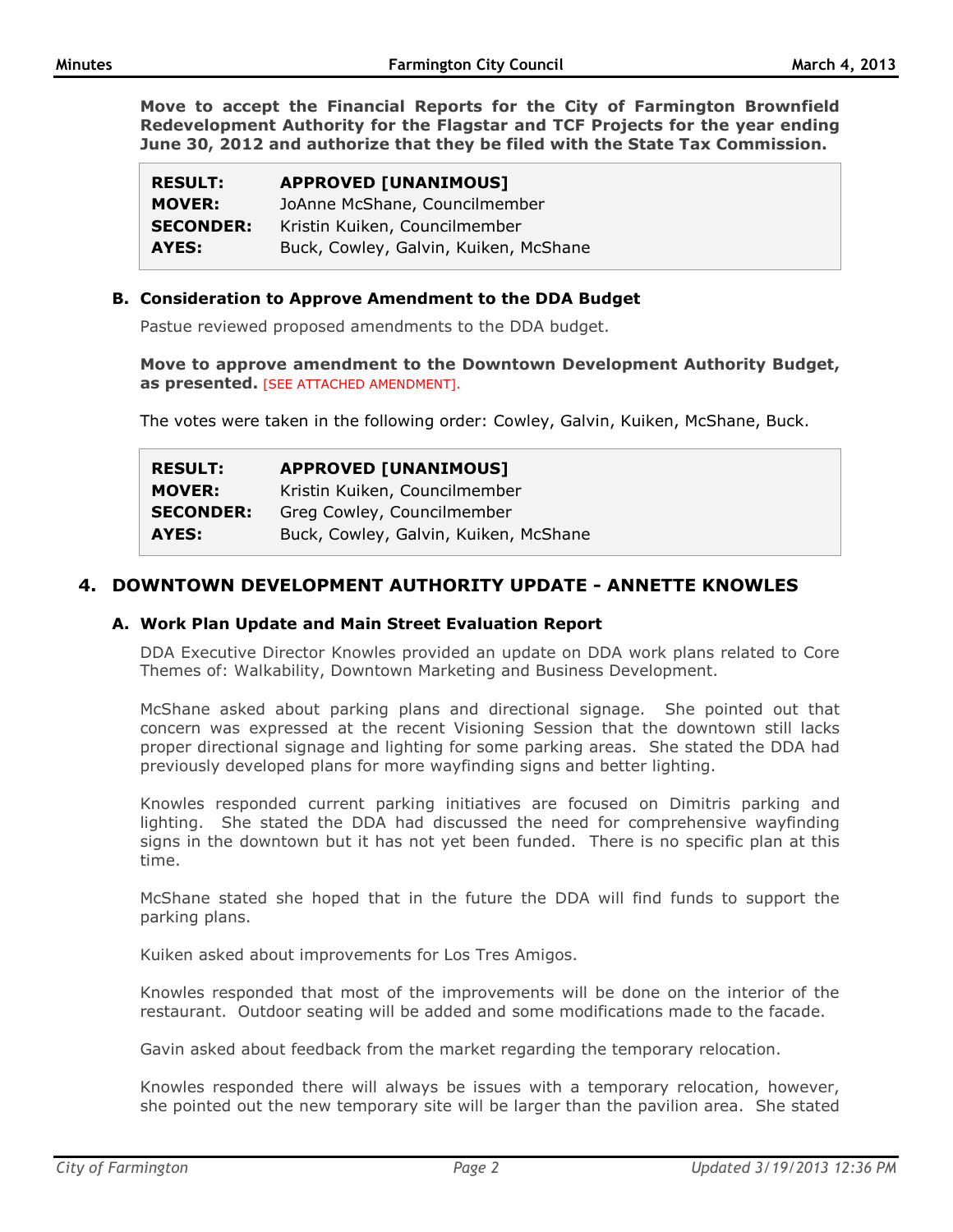the issue will be finding parking.

Responding to a question from Cowley, Pastue confirmed construction traffic would not interfere with the market.

Cowley asked how many DDA Boardmembers attended the Visioning Session and what role does the DDA play in that process. He expressed concern there is an absence from the DDA Board in participating in the sessions. He recommended committing one of the DDA committees to the vision planning.

McShane supported the importance of involving the DDA Board in the visioning process. She pointed out that business owners at the first session shared their ideas about the downtown including their concern regarding parking.

Galvin suggested Director Christiansen chair the DDA Business Development Committee. Knowles responded the by-laws require that position be filled by a boardmember. She stated City staff acts in an advisory capacity.

Discussion followed regarding the expansion of the market analysis beyond just demographics.

Responding to a question from McShane, Knowles stated not all DDA boardmembers serve on a committee.

Knowles advised their Main Street Program was recently evaluated by Oakland County and received a perfect score of 10. She discussed the criteria on which they were judged.

Discussion followed regarding a review by Main Street Oakland County of the DDA's event calendar.

### **B. Review of Intergovernmental Draft Agreement**

Pastue reviewed an intergovernmental agreement between City of Farmington and Farmington Downtown Development Authority.

Responding to a question from McShane, Pastue stated the DDA Board and structure will remain pretty much the same except he will act as DDA Director and there will be changes to economic development.

Responding to an additional question from McShane, Pastue stated that in terms of compensation it is not an even trade. It will be approximately \$25,000 additional cost to the City.

McShane stated the DDA needs to look at downsizing its number of employees. She noted Main Street Oakland County (MSOC) in their previous evaluation stated the DDA was overstaffed.

Knowles pointed out elimination of an administrative assistant position is proposed in the next budget.

Cowley suggested moving the termination clause in the agreement from 4 to 6 months.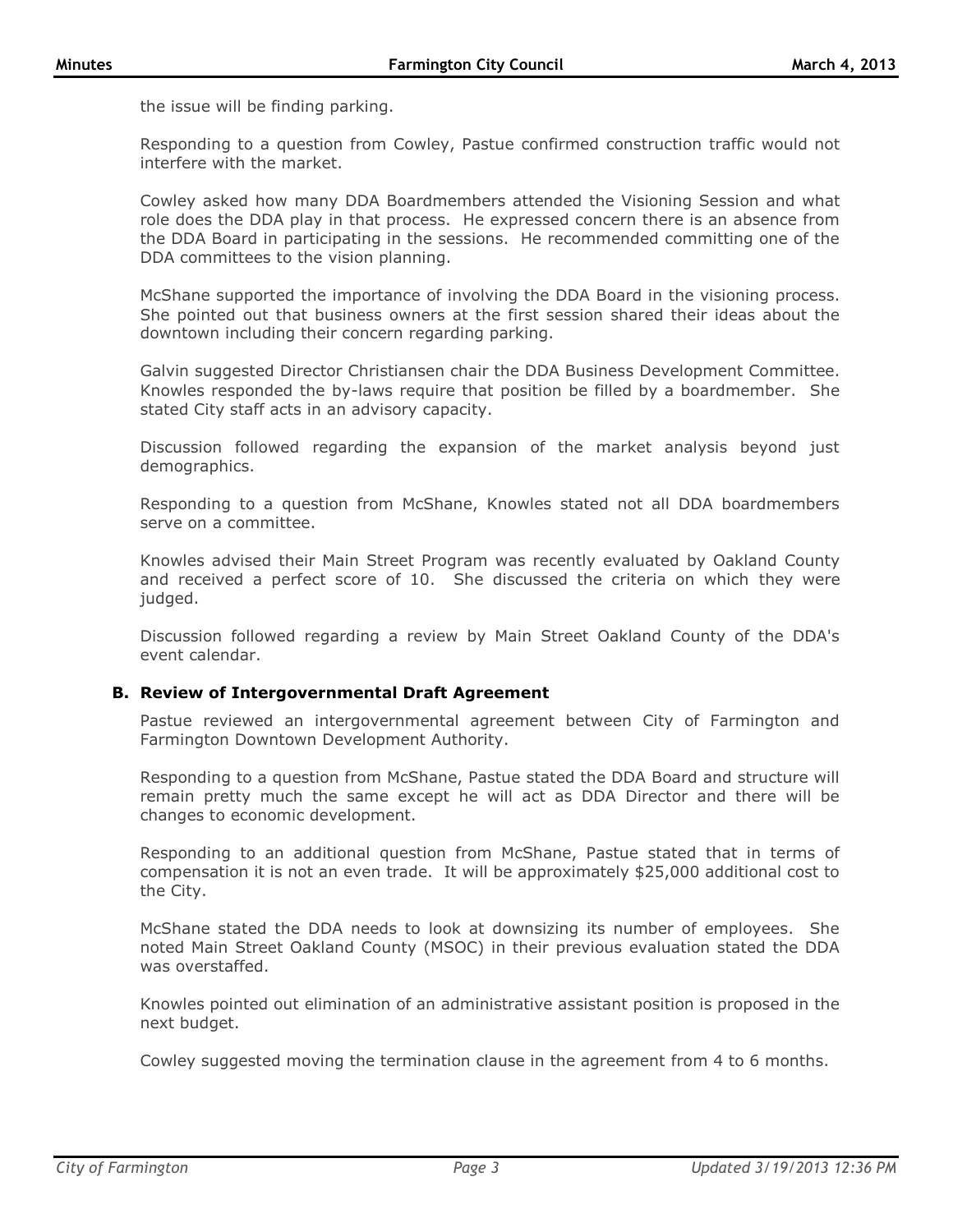Responding to a question from Cowley, Schultz stated with these changes there is no increased liability to the City relative to the events.

Galvin asked if Oakland County had a problem with the proposed changes. Knowles responded initially they did, but came to realize the need to make the changes.

Galvin stated that perhaps the City can serve as an example of how to make a DDA more efficient.

Cowley commented Main Street Oakland County does not know anything about events. He does not support impacting events in any negative manner. He stated MSOC will not assist the DDA relative to events because they believe events are a detraction to economic development.

McShane pointed out businesses have complained about the events because it takes away parking from their customers.

# **5. REVIEW OF BIDS, ENGINEERS RECOMMENDATION AND FINANCING**

### **A. Review of Bids, Engineers Recommendation and Financing for Grove and Warner/Oakland Project**

Matthew Parks from the City's Engineering Firm, OHM, was present to review bids and respond to questions.

Pastue advised bids came in higher than originally budgeted for the projects. He discussed the source of the funding: Major Street Fund, Local Street Fund, Municipal Street Fund and Capital Improvements Fund.

Pastue presented four project alternatives that would not put the city in a cash strapped position: 1) proceed with Grove Street and Warner from Grand River to Thomas only; 2) spread project over two construction seasons; 3) proceed with the projects in their entirety during the 2013 construction season; and 4) reject the bids and re-bid the projects separately.

Pastue advised contractors expressed willingness to hold their prices into 2014 if any of the construction needed to be delayed.

Pastue reviewed a proposed 5-year budget that reflects funding for the major street projects.

Pastue recommended moving forward with Grove Street and Warner and "audibilize" as construction proceeds. In other words, as construction progresses it will be determined if there is enough funding to proceed further with the Warner project from Thomas to Shiawassee and evaluate the Oakland Street project from Warner to Farmington Road. He discussed contingency funds built into both projects that may or may not be used. He also noted contingencies in the quantity estimates.

Pastue stated if Council is comfortable with this approach, the contracts would need to be modified accordingly.

Pastue advised this is a quality based contractor selection process.

Discussion followed regarding Pastue's recommended alternative.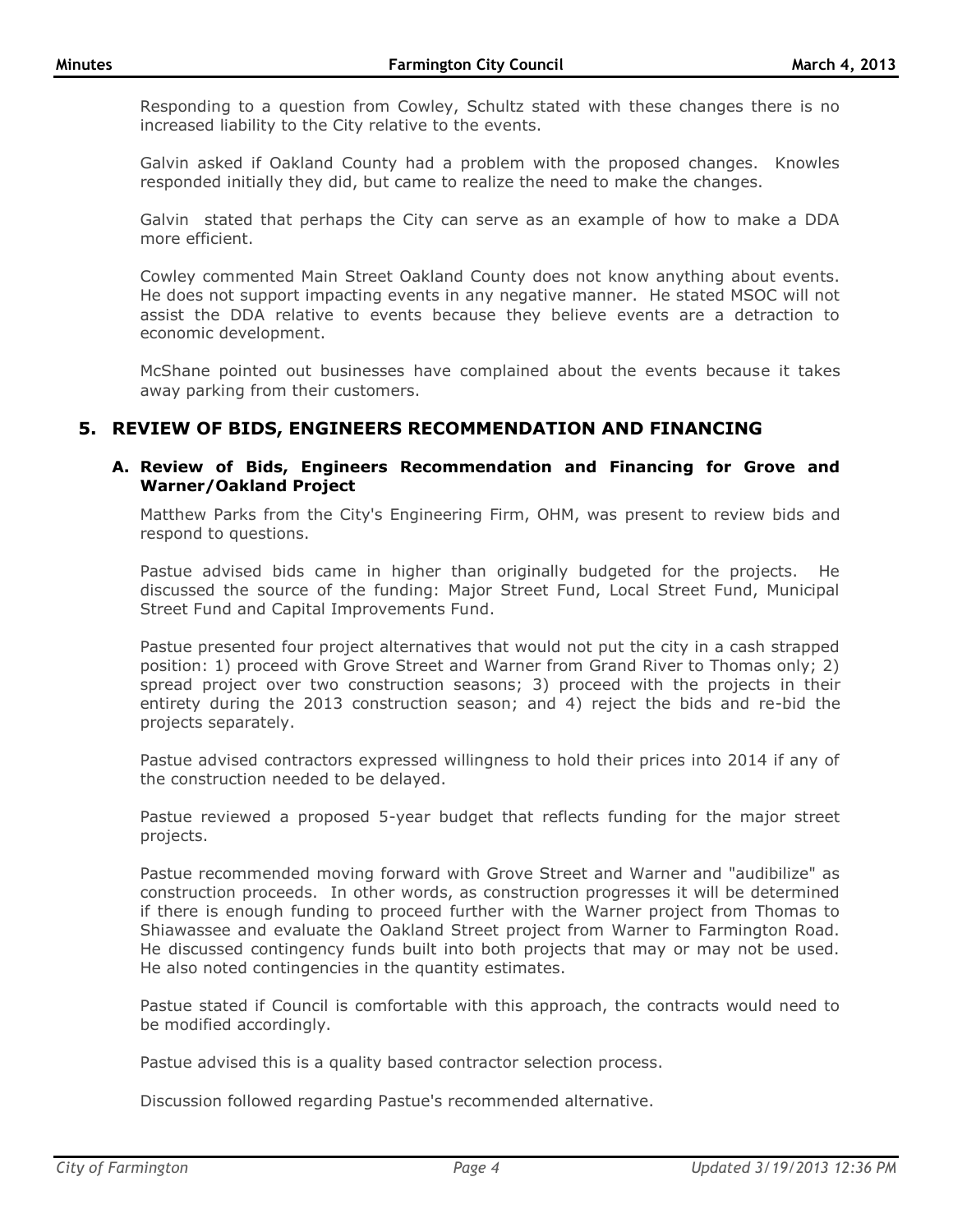McShane asked if it is critical for Oakland Street to be done. Pastue responded it is a street that the City has identified to be replaced.

Responding to a question from Galvin, Pastue stated the difference between the actual bid and what was budgeted is \$150k.

Cowley recommended taking the three low bids and ask those contractors to rebid them to lower costs. He described this as value based re-engineering which is common in the private sector. He did not support two construction periods.

Pastue expressed concern about transparency in government and the City's desire not to show favoritism.

Parks discussed the criteria for selecting a contractor.

Galvin discussed merits of completing both projects at same time versus over two years.

Pastue expressed confidence that most of the construction: Grove Street, Warner from Grand River to Shiawassee, and Oakland from Warner to Farmington Road can be completed this year.

Discussion followed regarding the merits of re-bidding.

Parks advised that with value re-engineering it is likely the contractors will come back with three different ways to cut costs which forces the City to make a decision that is more arbitrary than comparing apples to apples. He suggested looking at value reengineering options to present to the contractors.

Discussion followed regarding the context in which the original budget was set for the projects.

Kuiken expressed support for a quality-based selection.

Pastue stated the city will attempt to renegotiate with contractors. He advised it is unlikely the project will start April 1st as originally planned. They will make every effort to move forward as soon as possible.

# **6. OTHER DISCUSSION WITHOUT ATTACHMENT**

Council took a 5 minute break at 9:00 pm.

### **Civic Theater Digital Projection Equipment Financing**

Pastue advised the Theater needs to move from 35mm to digital films which has become the industry standard. He stated the cost will be approximately \$130k - \$150k for both theaters. The city will contemplate a short term debt obligation (5 year) to cover the cost. He stated this will not be a bid situation.

Responding to a question from Buck, Pastue advised the city would consider vendor financing.

Pastue confirmed as part of an effort to cover the cost of the equipment, theater ticket prices would be increased .50 to \$4.00.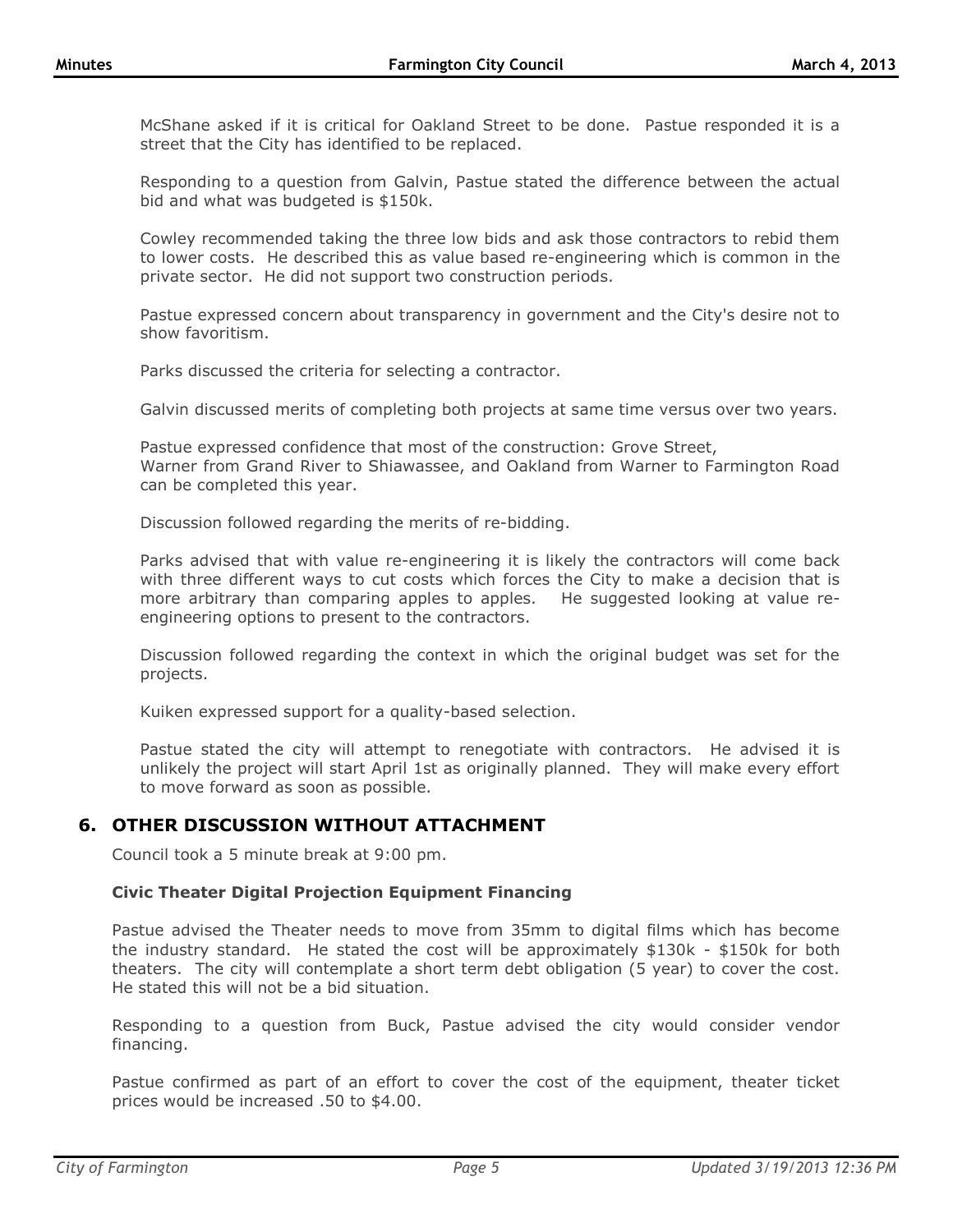Cowley suggested raising the ticket price to \$5.00.

Pastue confirmed the sound system would be part of the purchase package.

### **Liquor Licenses and Special Land Uses**

Pastue advised the Liquor Control Commission (LCC) has changed its requirements for approval of licenses by local governments. As a result, he stated communities have contemplated going to special land use. He discussed the conditions under which the City of Birmingham approves liquor licenses. He stated tying liquor license to land use makes a lot of sense.

Schultz advised what is driving this need to make a change to license approval is a change by LCC in how they handle transfers. He stated LCC no longer requires local approval on liquor license transfers.

Discussion followed regarding the merits of tightening control over licenses through special land use and what is happening in other communities.

Christiansen spoke about how other communities regulate liquor licenses through special land use.

Schultz explained the City's options in how to regulate the transfer of liquor licenses.

Council supported addressing applying special land use to liquor license transfers.

#### **Multi-Family Unit Rental Inspections**

Pastue advised the City is looking to put together a multi-family residential inspection program. He discussed development of the program. The City will do an analysis regarding fire runs to determine the need. He discussed aging buildings with deficient wiring that are becoming fire hazards.

Responding to a question from McShane, Pastue stated the focus of the program would be apartment rentals. The program could be expanded if it becomes necessary.

Responding to a question from Kuiken, Pastue confirmed this program is for fire safety purposes.

## **7. PUBLIC COMMENT**

No public comment was heard.

## **8. COUNCIL COMMENT**

Galvin read the following comments:

Over the last several years we have heard about the challenges our community faces. At the Farmington City Council Meeting on February  $4<sup>th</sup> I$ discussed some of those challenges. I talked about finding funding sources for new ideas that come from our Visioning Plan ideas; the inability to replenish our capital improvements fund and the increasing pace of costs to provide city services.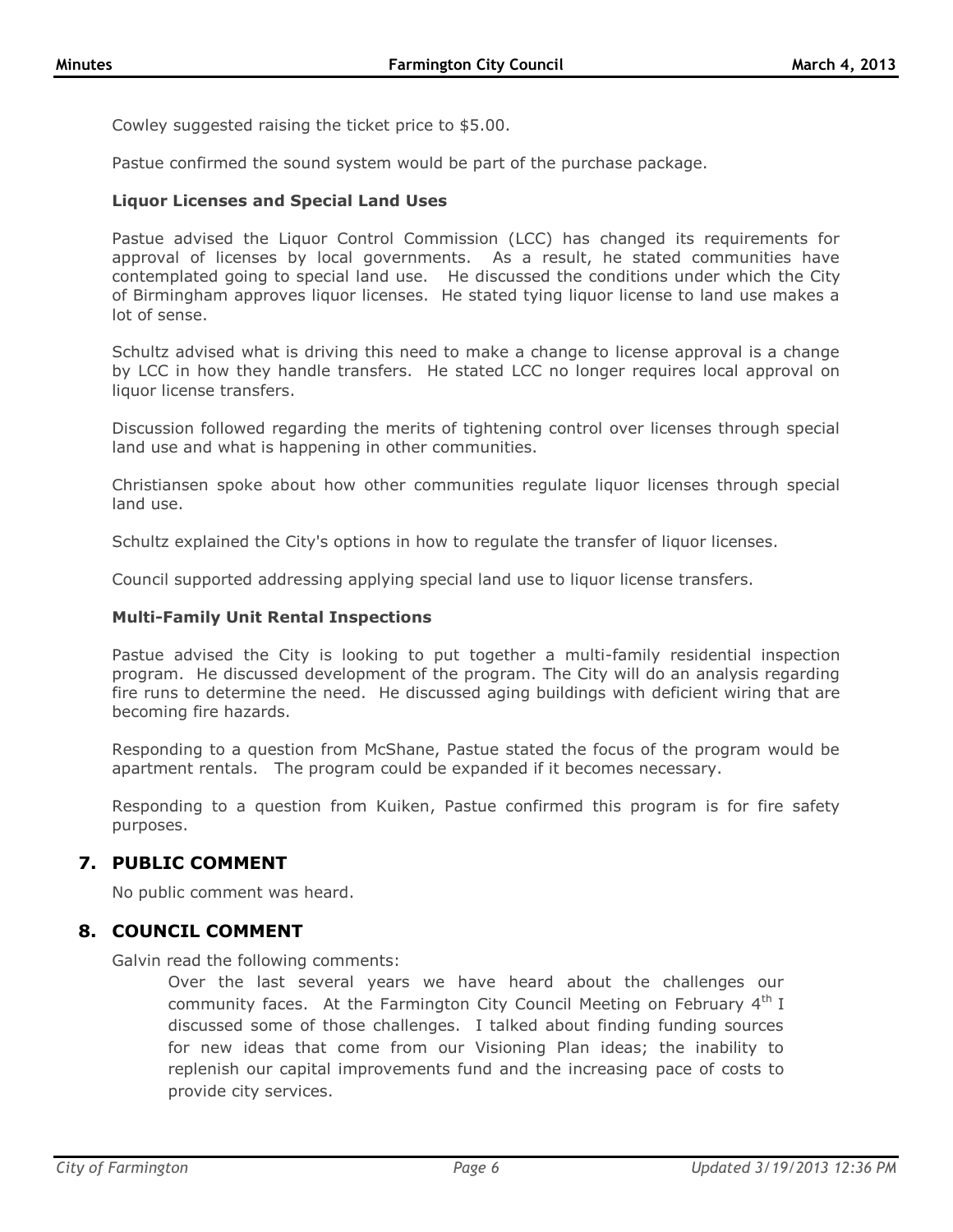I concluded with a notion I dubbed "Re-Farmington" which was my way of explaining that we need to seek modern ways to increase taxable values and property tax revenue without increasing our millage rate. Re-Farmington is the repurposing, redevelopment and redeployment of publically owned property to increase the tax base. Economists refer to this as sustainability. It is nothing more than an efficient use of our resources.

Tonight, March 4, 2013, we have continued discussing that same nagging theme - expenses continue to rise at a faster rate than property tax revenue. The issue of sustainability emphasizes the importance of taking significant and innovative action.

As a result, "Re-Farmington" needs to be stepped up and discussed as a part of our community wide Visioning Plan.

I have met with Project Innovations, our Visioning Plan facilitator. I shared ideas about repurposing, redeveloping and redeploying the public parcels such as: Farmington City Hall, the Farmington Community Library, the Maxfield Training Center, the Farmington Department of Public Works facility on Nine Mile Road, the previous Flanders School property, the Farmington Public Schools facilities on Raphael and lastly the previous  $47<sup>th</sup>$  District Courthouse on Ten Mile Road.

At my request city administration prepared a taxable equivalency analysis. As contributors to the property tax base these properties could generate an estimated \$250,000 or more and increase every year thereafter. To put that in perspective, one millage generates about \$300,000.

I believe this innovative strategy is well timed for several reasons.

- As leaders in our community we need to provide innovative solutions that will help permanently solve the financial challenges in the present and future. Redeploying these assets to the tax base will generate ongoing and increasing property tax revenue forever.
- Economic development opportunities and interests have restarted.
- Our public schools are going through their own Facilities Study.
- Most importantly we in Farmington are going through our own Visioning Plan and community wide civic engagement of idea sharing for the betterment of Farmington's future.

These innovative solutions will also provide other valuable benefits. New housing brings new citizens and students for our school district. More people spend more money in our local economy. We would see job growth and the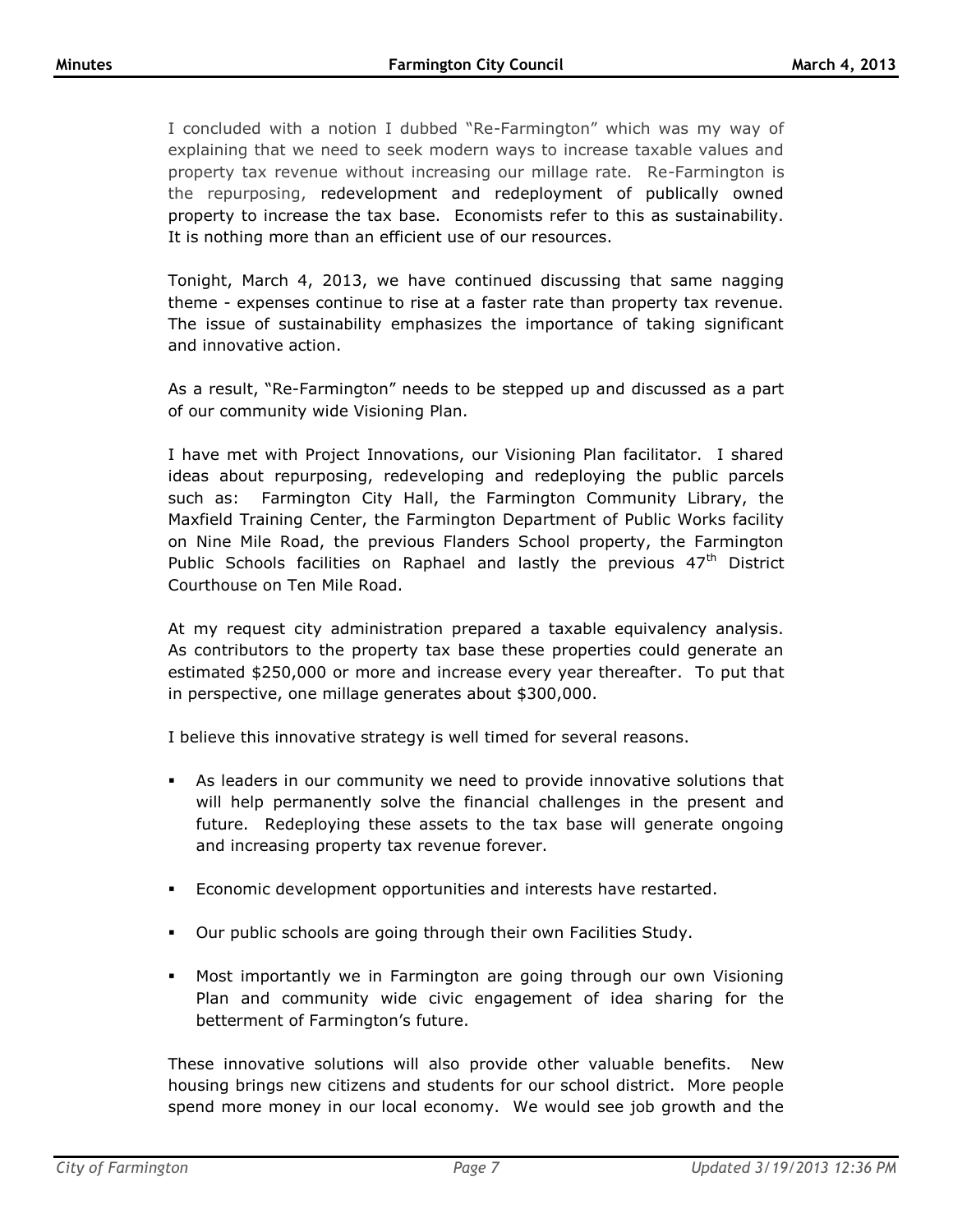benefits associated with employing new workers and new business' on main street. And lastly, returning City Hall and the Public Library to the private market would literally expand the size and scope of our Downtown and result in more TIF revenue for the DDA.

Where would we relocate City Hall, the Public Safety Dept. And our Public Library? We can look at several locations such as the property next to Cloverdale school on Freedom Rd. That site is large enough for a new City Hall, Public Safety Dept. and Library, if configured properly. It is not far from the current City Hall and is centrally located within the City boundaries. We could also look at consolidating any of these properties or potentially look to private partnerships within the city. The funding to build new facilities would come from the sale of these municipal assets and have a positive or zero impact on the City's budget.

There is no doubt our future vision will be great. The ideas I have put on the table need to be vetted, discussed, shaped and refined within our Visioning Plan to position Farmington for long term success.

Discussion followed regarding the next visioning session.

Buck, referring to Galvin's comments, stated the city has worked on the sale of the courthouse property for years. The city has urged the schools to move forward on the disposition of their properties. The city has great hope for redeployment of the Maxfield Training Center and Flanders properties. He stated all of these things have been on the drawing board for quite some time. He noted there have been discussions about city hall and the library properties as well. He stated Council always needs be mindful of opportunities with public properties. He thanked Galvin for his energy in addressing this issue. He noted Galvin, as a member of the joint taskforce, is in an ideal position to motivate progress on these properties.

## **9. CLOSED SESSION**

**Motion to enter closed session to discuss land acquisition and labor negotiations.**

| <b>RESULT:</b>   | <b>APPROVED [UNANIMOUS]</b>           |
|------------------|---------------------------------------|
| <b>MOVER:</b>    | William Galvin, Mayor Pro Tem         |
| <b>SECONDER:</b> | Greg Cowley, Councilmember            |
| AYES:            | Buck, Cowley, Galvin, Kuiken, McShane |

The votes were taken in the following order: Galvin, Kuiken, McShane, Buck, Cowley.

Council entered closed session at 10:00 PM.

### **Motion to exit closed session.**